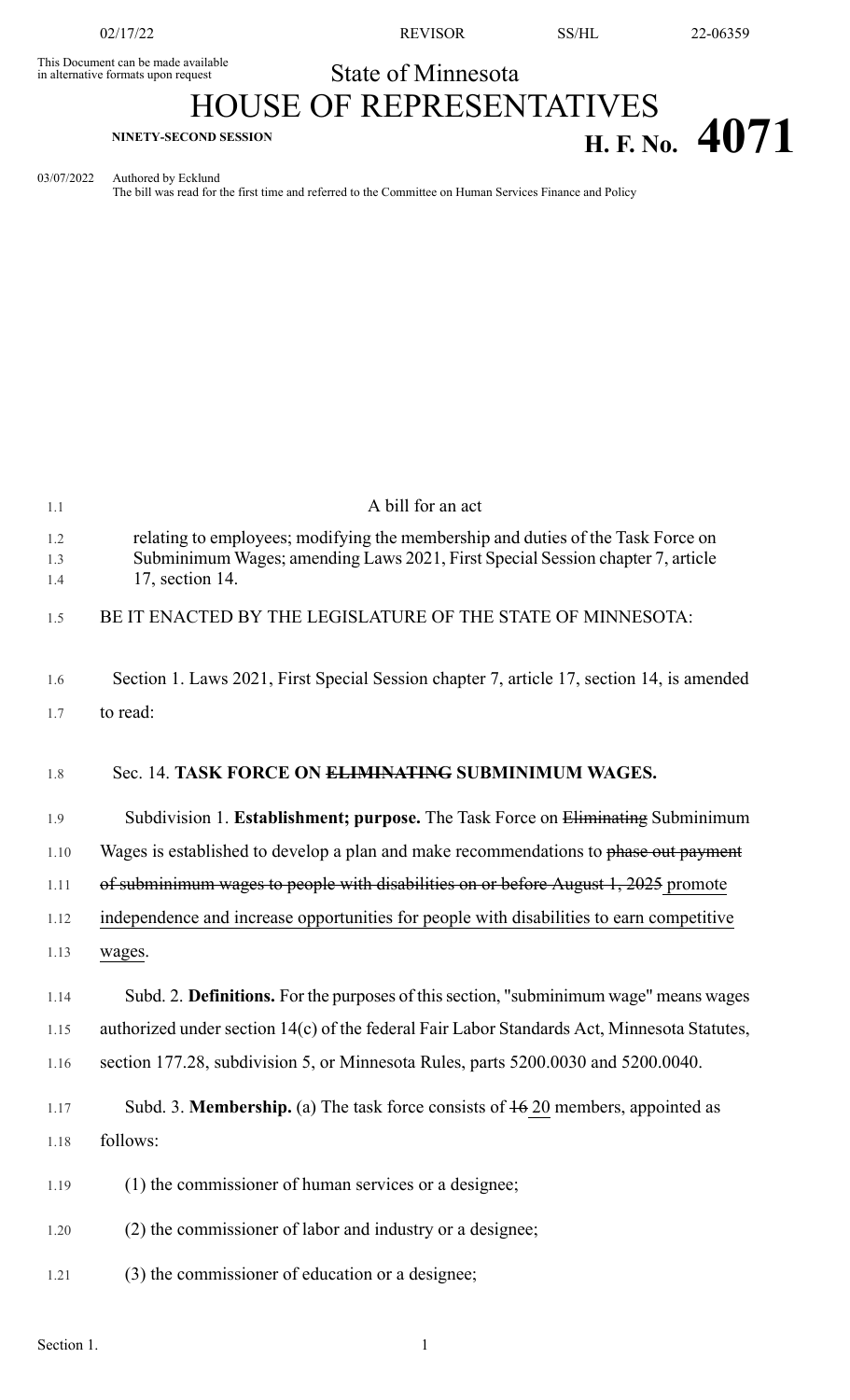| 2.1  | (4) the commissioner of employment and economic development or a designee;                      |
|------|-------------------------------------------------------------------------------------------------|
| 2.2  | (5) a representative of the Department of Employment and Economic Development's                 |
| 2.3  | Vocational Rehabilitation Services Division appointed by the commissioner of employment         |
| 2.4  | and economic development;                                                                       |
| 2.5  | (6) one member appointed by the Minnesota Disability Law Center;                                |
| 2.6  | (7) one member appointed by The Arc of Minnesota;                                               |
| 2.7  | (8) three four members who are persons with disabilities appointed by the commissioner          |
| 2.8  | of human services, at least one of whom must be is neurodiverse, and at least one of whom       |
| 2.9  | must have has a significant physical disability, and at least one of whom at the time of the    |
| 2.10 | appointment is being paid a subminimum wage;                                                    |
| 2.11 | (9) two representatives of employers authorized to pay subminimum wage and one                  |
| 2.12 | representative of an employer who successfully transitioned away from payment of                |
| 2.13 | subminimum wages to people with disabilities, appointed by the commissioner of human            |
| 2.14 | services;                                                                                       |
| 2.15 | (10) one member appointed by the Minnesota Organization for Habilitation and                    |
| 2.16 | Rehabilitation;                                                                                 |
| 2.17 | $(11)$ one member appointed by ARRM; and                                                        |
| 2.18 | (12) one member appointed by the State Rehabilitation Council; and                              |
| 2.19 | (13) three members who are parents or guardians of persons with disabilities appointed          |
| 2.20 | by the commissioner of human services, at least one of whom is a parent or guardian of a        |
| 2.21 | person who is neurodiverse, at least one of whom is a parent or guardian of a person with       |
| 2.22 | a significant physical disability, and at least one of whom is a parent or guardian of a person |
| 2.23 | being paid a subminimum wage as of the date of the appointment.                                 |
| 2.24 | (b) To the extent possible, membership on the task force under paragraph (a) shall reflect      |
| 2.25 | geographic parity throughout the state and representation from Black, Indigenous, and           |
| 2.26 | communities of color.                                                                           |
| 2.27 | Subd. 4. Appointment deadline; first meeting; chair. Appointing authorities must                |
| 2.28 | complete member selections by January 1, 2022. The commissioner of human services shall         |
| 2.29 | convene the first meeting of the task force by February 15, 2022. The task force shall select   |
| 2.30 | a chair from among its members at its first meeting.                                            |

2.31 Subd. 5. **Compensation.** Members shall be compensated and may be reimbursed for 2.32 expenses as provided in Minnesota Statutes, section 15.059, subdivision 3.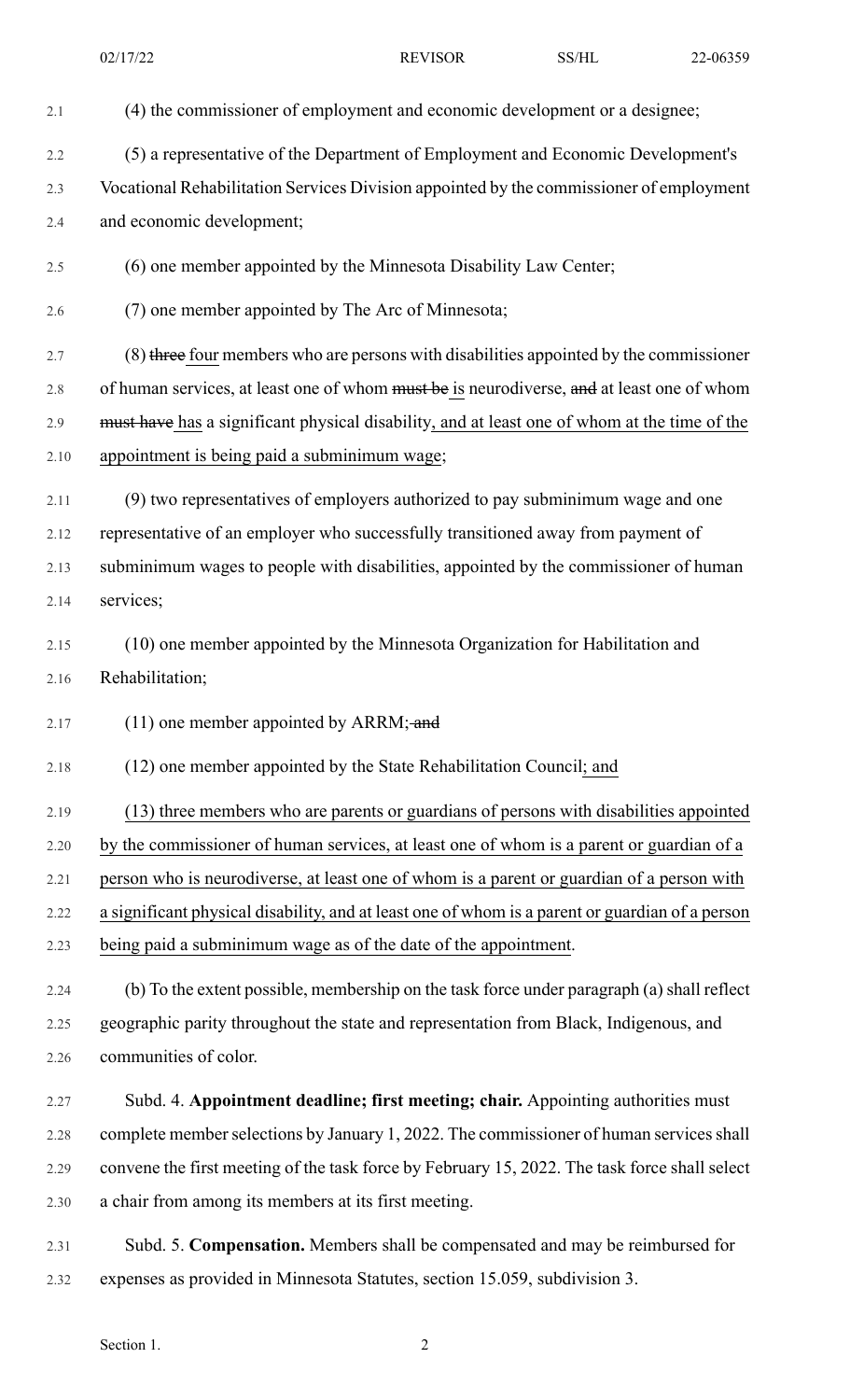02/17/22 REVISOR SS/HL 22-06359

| 3.1  | Subd. 6. Duties; plan and recommendations. The task force shall:                              |
|------|-----------------------------------------------------------------------------------------------|
| 3.2  | (1) develop a plan to phase out the payment of subminimum wages to people with                |
| 3.3  | disabilities by August 1, 2025 promote independence and increase opportunities for people     |
| 3.4  | with disabilities to earn competitive wages;                                                  |
| 3.5  | (2) consult with and advise the commissioner of human services on statewide plans for         |
| 3.6  | limiting reducing reliance on subminimum wages in medical assistance home and                 |
| 3.7  | community-based services waivers under Minnesota Statutes, sections 256B.092 and              |
| 3.8  | 256B.49;                                                                                      |
| 3.9  | (3) engage with employees with disabilities paid subminimum wages and conduct                 |
| 3.10 | community education on the payment of subminimum wages to people with disabilities in         |
| 3.11 | Minnesota;                                                                                    |
| 3.12 | (4) identify and collaborate with employees, employers, businesses, organizations,            |
| 3.13 | agencies, and stakeholders impacted by the phase out of subminimum wage on how to             |
| 3.14 | implement the plan and create sustainable work opportunities for employees with disabilities; |
| 3.15 | (5) propose a plan to establish and evaluate benchmarks for measuring annual progress         |
| 3.16 | toward eliminating reducing reliance on subminimum wages;                                     |
| 3.17 | (6) propose a plan to monitor and track outcomes of employees with disabilities, including    |
| 3.18 | those who transition to competitive employment;                                               |
| 3.19 | (7) identify initiatives, investment, training, and services designed to improve wages,       |
| 3.20 | reduce unemployment rates, and provide support and sustainable work opportunities for         |
| 3.21 | persons with disabilities;                                                                    |
| 3.22 | $(8)$ identify benefits to the state in eliminating of reducing reliance on subminimum        |
| 3.23 | wage by August 1, 2025 wages;                                                                 |
| 3.24 | (9) identify barriers to eliminating subminimum wage by August 1, 2025 wages, including       |
| 3.25 | the cost of implementing and providing ongoing employment services, training, and support     |
| 3.26 | for employees with disabilities and, the cost of paying minimum wage wages to employees       |
| 3.27 | with disabilities, and the potential impact on persons with disabilities who would be unable  |
| 3.28 | to find sustainable employment in the absence of a subminimum wage or who would not           |
| 3.29 | choose competitive employment;                                                                |
| 3.30 | $(10)$ make recommendations to eliminate the barriers identified in clause $(9)$ ; and        |
| 3.31 | (11) identify and make recommendations for sustainable financial support, funding, and        |
| 3.32 | resources for eliminating reducing reliance on subminimum wage by August 1, 2025 wages.       |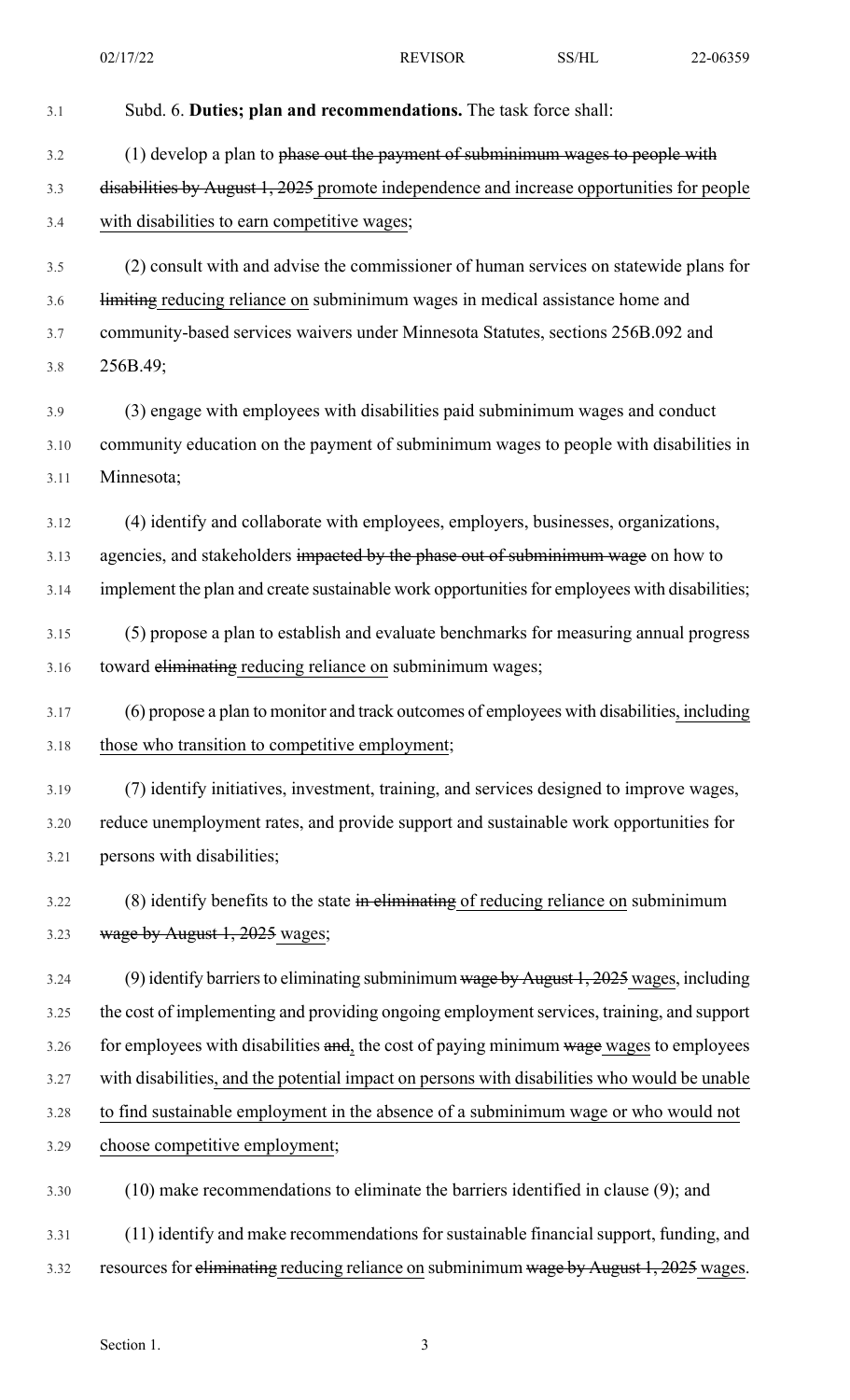4.1 Subd. 7. **Duties; provider reinvention grants.** (a) The commissioner of human services 4.2 shall establish a provider reinvention grant program to promote independence and increase 4.3 opportunities for people with disabilities to earn competitive wages. The commissioner 4.4 shall make the grants available to at least the following:

4.5 (1) providers of disability services under Minnesota Statutes, sections 256B.092 and 4.6 256B.49, for developing and implementing a business plan to shift the providers' business 4.7 models away from paying waiver participants subminimum promote independence and 4.8 increase opportunities for people with disabilities to earn competitive wages;

4.9 (2) organizations to develop peer-to-peer mentoring for people with disabilities who 4.10 have successfully transitioned to earning competitive wages;

4.11 (3) organizations to facilitate provider-to-provider mentoring to promote shifting away 4.12 from paying employees with disabilities a subminimum wage independence and increase 4.13 opportunities for people with disabilities to earn competitive wages; and

4.14 (4) organizationsto conduct family outreach and education on working with people with 4.15 disabilities who are transitioning from subminimum wage employment to competitive 4.16 employment.

4.17 (b) The provider reinvention grant program must be competitive. The commissioner of 4.18 human services must develop criteria for evaluating responses to requests for proposals. 4.19 Criteria for evaluating grant applications must be finalized no later than November 1, 2021. 4.20 The commissioner of human services shall administer grants in compliance with Minnesota 4.21 Statutes, sections 16B.97 and 16B.98, and related policies set forth by the Department of 4.22 Administration's Office of Grants Management.

4.23 (c) Grantees must work with the commissioner to develop their business model and, as 4.24 a condition of receiving grant funds, grantees must fully phase out the use of subminimum 4.25 wage by April 1, 2024, unless the grantee receives a waiver from the commissioner of 4.26 human services for a demonstrated need to promote independence and increase opportunities 4.27 for people with disabilities to earn competitive wages.

4.28 (d) Of the total amount available for provider reinvention grants, the commissioner may 4.29 award up to 25 percent of the grant funds to providers who have already successfully shifted 4.30 their business model away from paying employees with disabilities subminimum wages to 4.31 provide provider-to-provider mentoring to providersreceiving a provider reinvention grant.

4.32 Subd. 8. **Report.** By February 15, 2023, the task force shall submit to the chairs and 4.33 ranking minority members of the committees and divisions in the senate and house of